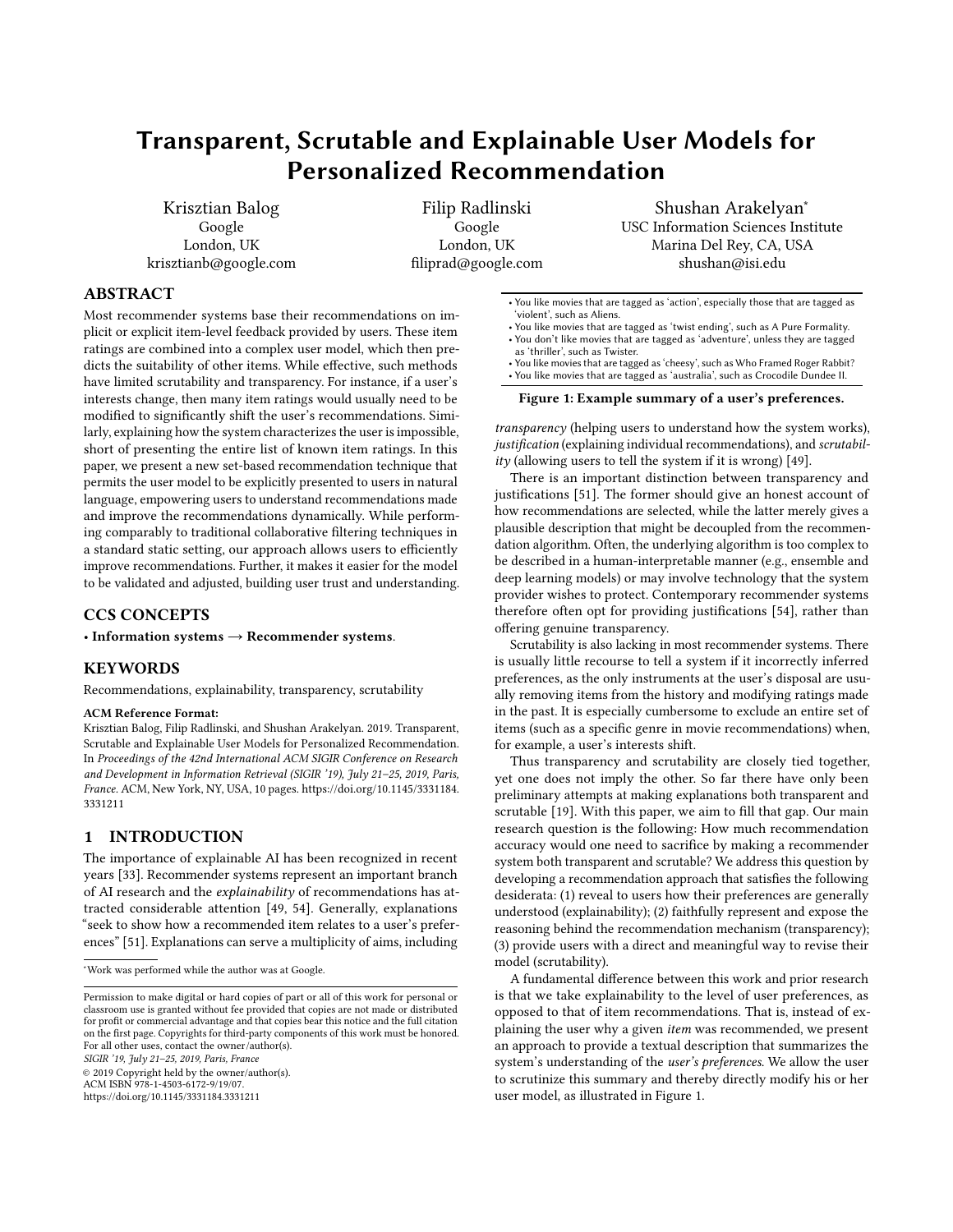Our proposed approach hinges on the notion of set-based preferences. People often reason about categories and groups of items when reasoning about possible recommendations to make [\[3,](#page-9-6) [14\]](#page-9-7). Since attaching labels to clusters of items is an inherently difficult problem (e.g., [\[7\]](#page-9-8)), we instead reverse the process and use tags to define sets. Thus, following related research [\[17,](#page-9-9) [42,](#page-9-10) [51\]](#page-9-4), a basic assumption made in this paper is that user preferences as well as items can be characterized by a set of tags or keywords. These tags may be provided by users (social tagging) or extracted automatically. Given explicit ratings of specific items, which is the most common way of eliciting preferences today, we infer set-based preferences by aggregating over items that are associated with a given tag. We also present a novel pairwise tag-interaction approach that leads to much more semantically rich tag-based preferences being modeled.

This set-based user preference model enables us to generate item recommendations in a transparent manner. For explaining preferences, we opt for sentence-level textual explanations as this provides scrutability, by letting users provide feedback on individual sentences. Any change to the user's preferences has an immediate impact, thereby endowing users with more direct control over the recommendations they receive.

In summary, we make the following contributions: (1) we present an efficient method for inferring set-based user preferences from ratings given to individual items based on the tags associated with those items; (2) we develop a simple, effective, and computationally efficient recommendation model that operates on item tags and set-based user preferences; (3) we propose a simple algorithm for generating natural language explanations of user preferences; (4) we show the value of such a transparent and scrutable model.

## 2 RELATED WORK

Explainable recommendations refers to personalized recommendation algorithms that "not only provide the user with recommendations, but also make the user aware why such items are recommended" [\[54\]](#page-9-3). In addition to improving user acceptance of recommendations (persuasiveness), explanations can serve a multiplicity of aims, such as inspiring the user's confidence in the system (trust), helping users make good decisions (effectiveness) as well as make decisions faster (efficiency) and increasing the ease of use of a system (satisfaction) [\[49\]](#page-9-2). Various forms of explanations have been explored in prior work, including sentences [\[21,](#page-9-11) [55\]](#page-9-12), tag/keyword clouds [\[17,](#page-9-9) [30,](#page-9-13) [53\]](#page-9-14), as well as different kinds of visualizations [\[10,](#page-9-15) [22,](#page-9-16) [31,](#page-9-17) [47\]](#page-9-18). Gedikli et al. [\[17\]](#page-9-9) evaluate different explanation types and propose a set of guidelines for designing and selecting suitable explanations for recommender systems.

Generation Approaches. Another way to classify explainable recommendation research is by the model used for generating explanations [\[54\]](#page-9-3). They can broadly be categorized into content-based, collaborative filtering, and hybrid approaches. Content-based methods attempt to match items to users based on features/attributes, such as genre or director in the movies domain. These approaches naturally lend themselves to intuitive explanations by listing content features/attributes that made an item appear in the recommen-dations [\[13\]](#page-9-19). Instead of relying on content information, collaborative filtering techniques leverage the "wisdom of the crowds" and make recommendations based on patterns of ratings or usage [\[24\]](#page-9-20). Two families of methods may be distinguished: neighborhood-based

and model-based. Neighborhood-based methods estimate ratings by those made by like-minded users (user-based) or known ratings made by the user on similar items (item-based). Of the two, item-based methods often have better scalability and improved accuracy [\[40\]](#page-9-21), and are also more amenable to explaining the reasons behind the recommendations, as "users are familiar with items previously preferred by them, but do not know those allegedly like-minded users" [\[24\]](#page-9-20). Model-based methods capture salient characteristics of users and items by parameters learned from training data. Perhaps the most prominent are latent factor models based on matrix factorization [\[25\]](#page-9-22), where user-item interactions are modeled as inner products in a lower dimensional space. Although collaborative filtering methods have achieved significant improvements over content-based methods in terms of accuracy, they are less intuitive to explain [\[54\]](#page-9-3). Specifically, the challenge is that the meaning of each latent dimension is unknown. Zhang et al. [\[55\]](#page-9-12) propose to alleviate this problem by aligning each latent dimension with a particular explicit feature extracted from textual user reviews. Note that this work, along with many others [\[9,](#page-9-23) [11,](#page-9-24) [27,](#page-9-25) [30,](#page-9-13) [43,](#page-9-26) [52\]](#page-9-27), generates explanations with the help of reviews written for items, which may not always be available. Others consider neighborhood-style explanations for matrix factorization ("users who are the most similar to you also liked the recommended item") and incorporate an "explainability regularizer" into the objective function [\[1\]](#page-9-28). Neural models, which have recently attracted attention for explainable recommendations, also fall under the category of model-based approaches [\[27,](#page-9-25) [43\]](#page-9-26). These leverage attention weights over words in user reviews to indicate which parts are relevant for the recommendation that was made. The recommendation model, however, is still a black box and "the explainability of the deep model itself also needs further exploration" [\[54\]](#page-9-3).

It is important to note that "the underlying algorithm of a recommender engine will to a certain degree influence the types of explanations that can be generated" [\[49\]](#page-9-2). Therefore, explainability is a main design decision for us. Our model would be classified as content-based, as user preferences are characterized as a set of model parameters which are inferred from item ratings and then used to predict how much the user would like an unseen item.

Transparency provides insights into how the recommendation process works, and is closely related to explainability. Indeed, one of the aims that explanations can serve is to provide transparency [\[49\]](#page-9-2). A crucial difference is that transparency "should give an honest account of how the recommendations are selected and how the system works" [\[49\]](#page-9-2), while justification merely provides a plausible reason that may be decoupled from the recommendation algorithm [\[51\]](#page-9-4). Explanations can also help to make a system scrutable, that is, allow users to correct the system's reasoning or modify preferences in the user model [\[36\]](#page-9-29). A preliminary attempt at transparent and scrutable explanations is presented in [\[19\]](#page-9-5). There, the authors consider a similar item search scenario and provide explanations in the form of overlapping and difference tag clouds between a seed item and a recommended item. Users can then steer the recommendations by manipulating the tag clouds.

The utilization of tags for explainable recommendations has been particularly well studied in the movie domain [\[17,](#page-9-9) [51\]](#page-9-4). Vig et al. [\[51\]](#page-9-4) use tags for explaining movie recommendations and evaluate different interface designs that show how user preferences relate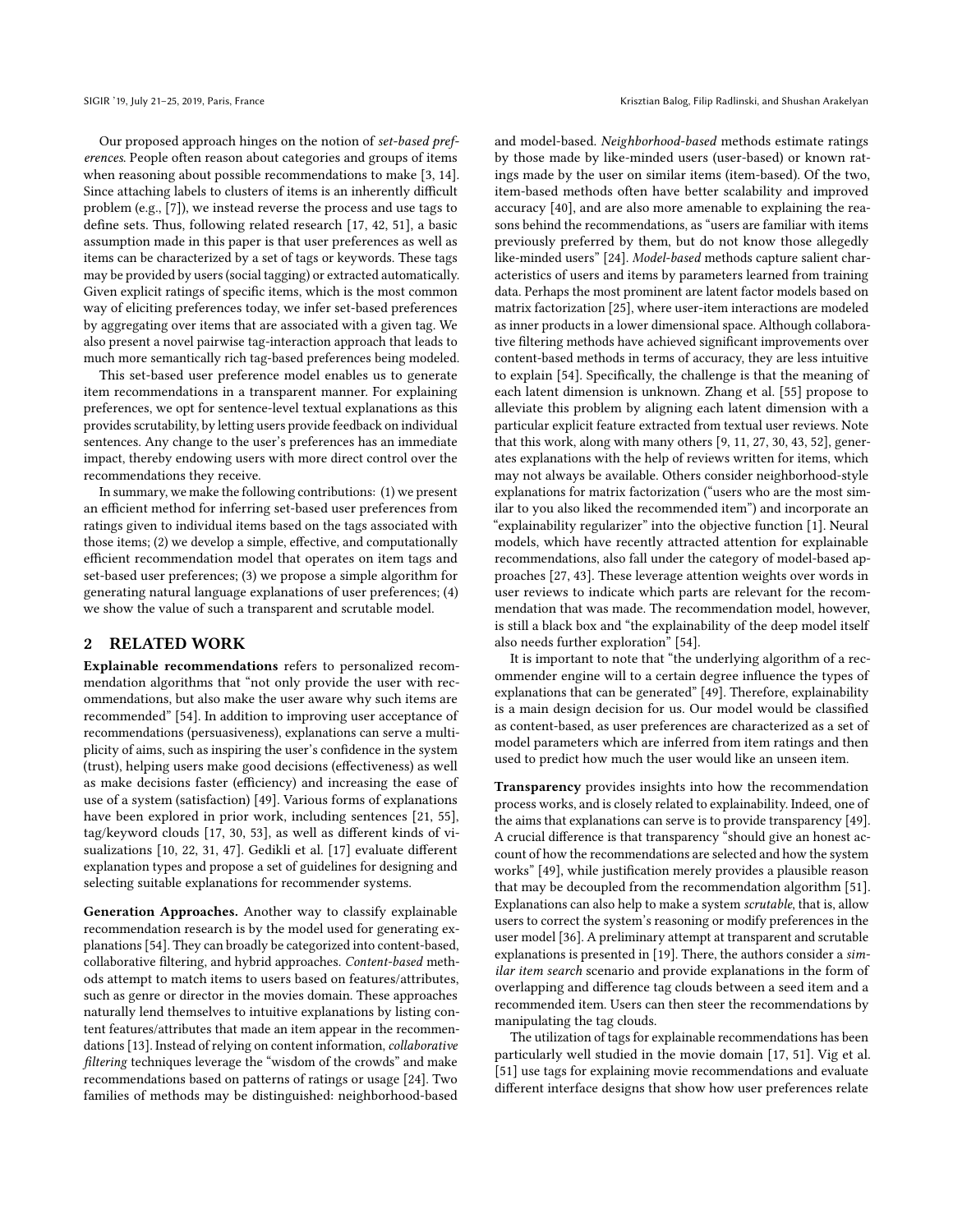#### <span id="page-2-0"></span>Table 1: Notation. (All ratings are w.r.t. a given target user.)

| C                | Set of candidate statements                 |             | Item $(i \in I)$         |  |  |
|------------------|---------------------------------------------|-------------|--------------------------|--|--|
|                  | Set of all items                            | $\hat{r}_t$ | Inferred rating of $t$   |  |  |
| $I^*$            | Items rated by the user                     | $r_{\mu}$   | Neutral rating threshold |  |  |
| $I_t$            | Items labeled with t                        | $r_i$       | Rating of item i         |  |  |
| $\mathbf{I}_t^*$ | Rated items labeled with t                  | t           | Tag $(t \in T)$          |  |  |
| $\mathbf{R}_t$   | Set of all ratings from items from $I_t^*$  |             |                          |  |  |
| $S_k$            | Top-k user preference statements selected   |             |                          |  |  |
| T                | Set of all tags                             |             |                          |  |  |
| $T^{+/-}$        | Set of user tags liked/disliked by the user |             |                          |  |  |
| W                | User model (weighted set of tags)           |             |                          |  |  |

to items. One key observation was that displaying tag preference (the user's sentiment towards a tag) is more important than tag relevance (the weight of a tag for a given movie). They explain this as follows: "Users may prefer seeing tag preference because they are skeptical that a recommender system can accurately infer their preferences." Gedikli et al. [\[17\]](#page-9-9) find content-based tag cloud explanations effective and particularly well accepted by users. We also use tags to represent user preferences, but unlike existing work, we strive for natural language explanations instead of word clouds.

Set-Based Preferences. Many papers consider the case where preferences over sets are given, and used to infer preferences for individual items [\[3,](#page-9-6) [4,](#page-9-30) [7,](#page-9-8) [14,](#page-9-7) [44\]](#page-9-31). We investigate the reverse process, starting from item preferences and infering sets. Of the above, [\[7\]](#page-9-8) is most relevant. Users are presented with sets of items along with some tags (e.g. "based on a comic, dark hero, superhero"), and asked to indicate which sets match their interests. The authors show that users are able to complete the preference elicitation process more rapidly than with traditional item ratings. Other studies also suggest that it may be easier for users to express preferences implicitly in sets rather than item by item [\[3,](#page-9-6) [14\]](#page-9-7). Sharma et al. [\[44\]](#page-9-31) study how users' ratings on sets of items relate to their ratings on the constituent items. They find that for most users the rating on a set can be accurately approximated by the average rating of the items in that set. There is, however, a considerable user population that tends to over- or under-estimate set-level ratings, especially for sets that contain items with diverse ratings.

# 3 MODELING USER PREFERENCES

This section describes our user model, which is based on set-based preferences. It is a core enabling component for providing transparent item recommendations and for generating scrutable textual explanations of user preferences.

For the ease of presentation, all our examples are from the domain of our evaluation dataset, movies, as this has been a fertile area of recommendation systems research both from an algorithmic and from an explainability perspective [\[6,](#page-9-32) [8,](#page-9-33) [17,](#page-9-9) [22,](#page-9-16) [48,](#page-9-34) [51\]](#page-9-4). However, there is nothing domain specific in our approach.

# 3.1 A Case for Set-based Preferences

Related work has shown that set-based preference elicitation can lead to an accurate model of user preferences and, consequently, to high-quality item recommendations [\[7\]](#page-9-8). However, generating descriptions for sets is notoriously hard. Therefore, instead of first clustering items and then naming clusters (as per [\[7\]](#page-9-8)), we capture sets in terms of social tags, and generate explanations based on those

sets. While we will be using tags for capturing sets, we note that sets could also be defined in alternative ways, e.g., using item attributes (movie genres, directors, etc.). We further acknowledge that there are known issues regarding the quality [\[41\]](#page-9-35) and redundancy [\[18\]](#page-9-36) of social tags. Some have suggested that certain types of tags are more suitable than others for generating explanations [\[51\]](#page-9-4). The quality of item-tag assignments can thus have a significant impact on recommendation accuracy as well as on explanation quality. However, we regard this as a data quality issue, and beyond the scope of this paper; it does not affect our modeling in any way.

# 3.2 Inferring Set-level Preferences

Let us assume that I is the set of all known items where each item i represents a single movie, TV series, TV show, or similar. Let us also assume that we have a set of items I\* that are rated by a given target user *u* and  $r_i$  ∈ [−1, 1] is the (normalized) rating of each item  $i \in I^*$ . Rating values lower than 0 correspond to disliking the item, while values higher than 0 show liking We also have a number of while values higher than 0 show liking. We also have a number of tags  $t$ , each of which represents a semantic set like "comedy film" or "movies directed by Christopher Nolan." We refer to Table [1](#page-2-0) for the notation used throughout the paper. Note that we will be referring to ratings and preferences of a single user, therefore the subscript u is generally omitted for the ease of notation.

We infer set-level preferences from ratings given to individual items, taking the mean rating of items labeled with a given tag to be the tag's average appeal to the user:

<span id="page-2-1"></span>
$$
\hat{r}_t = \frac{1}{|\mathbf{I}_t^*|} \sum_{i \in \mathbf{I}_t^*} r_i , \qquad (1)
$$

where  $I_t^*$  is the set of items rated by the user and tagged with t.<br>Note that we take the relationship between items and tags (referred Note that we take the relationship between items and tags (referred to as tag relevance in [\[51\]](#page-9-4)) to be binary (as opposed to a value on a continuous scale). It means that we are assuming that all tags associated with an item describe that item equally well. The binary approach is motivated both by its conceptual simplicity and by the fact that weighted item-tag assignments are unavailable in the public dataset we are working with. A tag-weighted variant of Eq. [\(1\)](#page-2-1) would be a straightforward extension in future work.

## 3.3 Modeling Pairwise Set Interactions

Prior work modeling user interests with tags has focused on tags that succinctly characterize a single set of items, e.g., "sciencefiction movies" or "movies starring Tom Cruise." However, reasoning about high-level preferences through single tags produces preferences that are rarely rich enough to capture realistic interests particularly well. For instance, consider the above example of science fiction movies. A wide variety of science fiction movies exist, and a user's preferences are rarely black and white for such a large class of items. It may well be that the user generally dislikes science fiction movies, while some may still appeal to her. For this reason, one of our key contributions is representing user preferences by interactions between pairs of tags.

To explain this concept further, consider Figure [2.](#page-3-0) Here, the user does not like science fiction movies in general, but does like science fiction movies that are about space exploration. Our approach allows describing this situation as "You don't like science fiction movies unless they are about space exploration." Note, that in this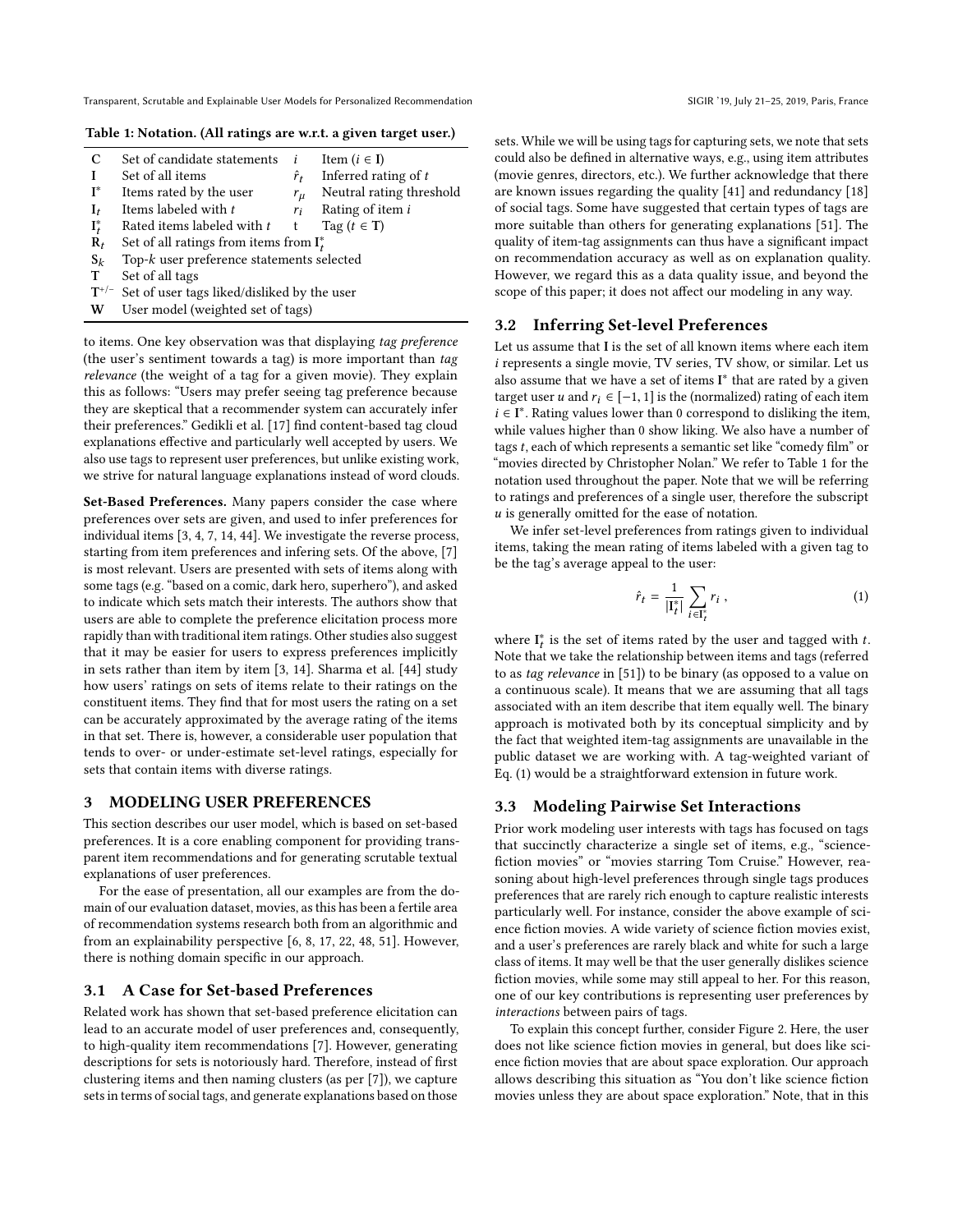<span id="page-3-0"></span>



Figure 2: Here, the user does not like science fiction movies in general, but does like those about space exploration.

example it is not necessarily true that the user would also like documentaries or horror movies featuring space exploration. Note also that multi-set interactions could be modeled in a similar way. However, our goal is to produce scrutable models, and we hypothesize that pairwise interactions capture sufficient richness while still providing a unit that can be naturally scrutinized by a user. For instance, it would be natural to ask someone "What sort of science fiction movies do you like?", but not usually natural to ask "What sort of science fiction movies about space exploration do you like?".

We formalize and consider different interactions between sets, which are presented in Figure [3.](#page-3-1) Each pairwise interaction can also be translated into a simple sentence that captures the meaning of the interaction. While language is naturally ambiguous, we provide a specific meaning to the base interactions allowed.

## <span id="page-3-3"></span>3.4 User Model

We define the user model as a weighted set  $W$  of tags. For a given tag  $t$ ,  $w_t$  denotes the preference of the target user for that tag, such that the absolute value expresses the strength of the preference, while the sign indicates the direction of preference (i.e., like/dislike).

The preferences for the individual values can then naturally be derived from the inferred tag ratings:

$$
w_t = \hat{r}_t - r_\mu , \qquad (2)
$$

where  $r_{\mu}$  corresponds to the neutral rating. This may be personalized by using a user-specific value, however, we use the objective neutral rating, i.e., a value of 0, for all users.<sup>[1](#page-3-2)</sup> Given a tagged item corpus, pairwise tag interactions are encoded by introducing any required pairwise tags, as pseudo tags, allowing a weight to be inferred where pairwise interactions exist. In particular, for a pair of tags  $t_a$ ,  $t_b$  encoding "You [don't] like  $t_a$  connective  $t_b$ ," and noting that whenever both tags apply then  $t_a$  must also apply we model that whenever both tags apply then  $t_a$  must also apply, we model:

<span id="page-3-4"></span>
$$
w_{t_a, t_b} = \hat{r}_{t_a, t_b} - w_{t_a}.
$$
\n<sup>(3)</sup>

Recall that our approach is designed with scrutability in mind. That is, the user can explicitly state a positive or negative preference for a given tag. In practical terms this simply means overwriting the estimated  $w_t$  for that tag with a specific value, such as 1 or -1, or excluding preference on a tag by removing it from W.

## 4 IDENTIFYING USER PREFERENCES

This section introduces our approach to selecting which tags and pairwise tags, referred to as statements hereinafter, should be included in a user model. The algorithm works as follows. A set of candidate statements C is generated. These are ranked based on utility to the user model, and the set S of selected statements is included in the user model. Before detailing each of these steps below, we define desirable properties of the set of selected statements.

SIGIR '19, July 21–25, 2019, Paris, France Camera Krisztian Balog, Filip Radlinski, and Shushan Arakelyan



<span id="page-3-1"></span>

Figure 3: Pairwise set interactions allowed in the user model. First is the tag of the left set and second is that of the right set. +, - and N indicate positive, negative and neutral average user appeal, with double symbols indicating stronger signals.

# <span id="page-3-5"></span>4.1 Desirable Properties

We define the following desirable properties for the generated summary: (1) we aim to provide a correct description, i.e., one that correctly describes the user and does not contradict ratings provided by the user; (2) we aim to provide a complete description, i.e., covering as many preferences from the set of rated items I<sup>\*</sup> as possible, and ideally not leaving any significant portion of the user's interests uncovered; (3) we aim for precision to avoid generating generic or abstract descriptions, such as "you like TV shows."

# 4.2 Generating Candidate Statements

A candidate statement  $s \in C$  models either the user's preference about a single tag  $t$  or about interaction between a pair of tags  $(t_a, t_b)$ . We start with the simpler case of a single tag.

Single Tag Statements. Candidate statements are generated for any tag which satisfies a set of conditions parameterized by Θ:

- The tag applies to at least  $\Theta_k$  items rated by the user. I.e., it is generalizable generalizable.
- $\mathbf{R}_t$ , the set of ratings for t has a mean that is statistically significantly different from zero (using the Wilcoxon Signed Bank test) cantly different from zero (using the Wilcoxon Signed Rank test), with p-value below  $\Theta_p$ . I.e., it indicates a significant preference.

The utility of statement  $s_t$  for a single tag t in the user model is the weight of the tag in the user model, corrected for coverage and significance:

$$
U(s_t) = cov(s_t) \cdot sig(s_t) \cdot |w_t|,
$$
\n(4)

where  $cov(s_t)$  represents how many of the item-level user observa-<br>tions are covered by this statement, and  $sig(s_t)$  discounts statements tions are covered by this statement, and  $sig(s_t)$  discounts statements over tags that are only weakly statistically significant. Specifically, the coverage is defined as the lesser of the fraction of items rated by the user that do, or do not, contain the tag:

$$
cov(s_t) = \min\left(\frac{|\mathbf{I}_t^*|}{|\mathbf{I}^*|}, \frac{|\mathbf{I}^*| - |\mathbf{I}_t^*|}{|\mathbf{I}^*|}\right). \tag{5}
$$

<span id="page-3-2"></span> $1$ It is known that some users tend to either underrate or overrate items [\[44\]](#page-9-31), therefore,  $r<sub>u</sub>$  may also be set to the mean user rating. However, in our experiments, this achieved inferior performance to using an objective neutral rating.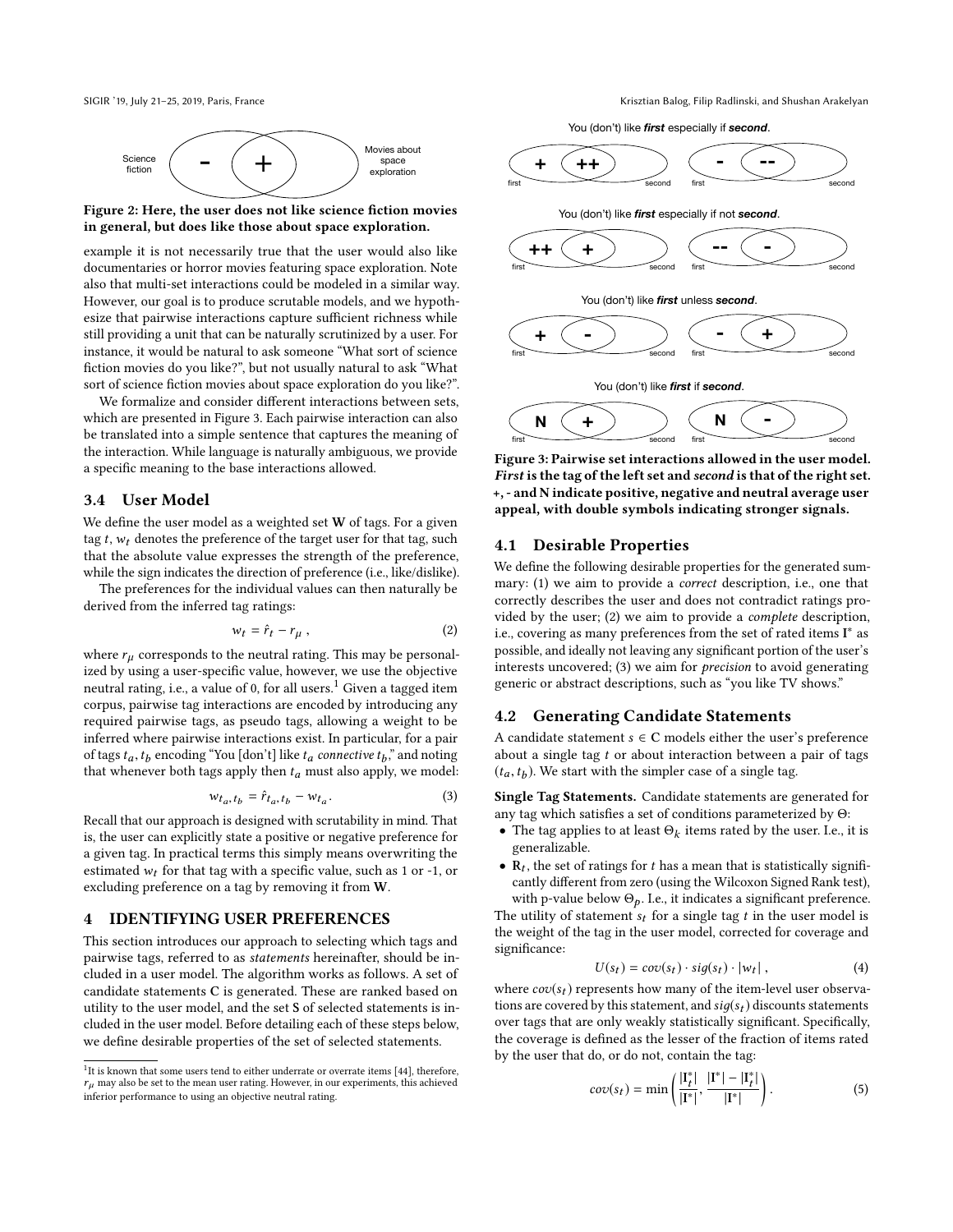The utility of statements for which the statistical strength is less than two standard errors is discounted by defining:

$$
sig(s_t) = \min\left(2, |w_t| \middle/ \frac{\sigma_t}{\sqrt{|\mathbf{I}_t^*|}}\right) \tag{6}
$$

where  $\sigma_t$  is the estimated variance of the ratings provided in  $\mathbf{R}_t$ .

Pairwise Tag Statements. For generating pairwise interactions, these requirements apply to the first tag, as well as to the second tag in the context of the first:

$$
U(s_{t_a, t_b}) = U(t_a) + cov(s_{t_a, t_b}) \cdot sig(s_{t_a, t_b}) \cdot |w_{t_a, t_b}|,
$$
 (7)

Specifically, for a pairwise interaction we redefine the coverage as:

$$
cov(s_{t_a, t_b}) = \min\left(\frac{|\mathbf{I}_{t_a}^* \cap \mathbf{I}_{t_b}^*|}{|\mathbf{I}_{t_a}^*|}, \frac{|\mathbf{I}_{t_a}^*| - |\mathbf{I}_{t_a}^* \cap \mathbf{I}_{t_b}^*|}{|\mathbf{I}_{t_a}^*|}\right). \tag{8}
$$

Significance and weight are computed as before, but over  $I_{t_a}^* \cap I_{t_b}^*$ . ta  $\ddot{\phantom{0}}$ 

## 4.3 Selecting Statements

While statements can be generated in this way for all tags attached to items in the corpus, as well as for all pairs of tags that co-occur on a sufficient number of items, this would yield an inscrutable user model. Specifically, we started with the observation that it is often impractical for a user to review or update all items they have provided feedback about to validate a model. In this section we show how we select down from all the possible tags and pairwise tags to a smaller set that can be presented to a user.

Recall that C is the set of all single tag and pairwise candidate statements for a given user. Inspired by the MMR algorithm [\[5\]](#page-9-37), we perform a greedy selection over C to obtain a subset  $S_k$  that<br>captures a user's top-k preferences. In each round, we select a captures a user's top-k preferences. In each round, we select a statement to add to  $S_k$  by picking the one with highest incremental utility over those statements already selected. Thus, we select:

<span id="page-4-2"></span>
$$
s^* = \arg\max_{s \in C} U(s|S_k)
$$
 (9)

where  $U(s|S_k) = cov(s|S_k) \cdot sig(s) \cdot |w_s|,$  (10)

$$
cov(s|\mathbf{S}_k) = \min\left(\frac{|\mathbf{I}_s^*/\mathbf{I}_{\mathbf{S}_k}|}{|\mathbf{I}^*|}, \frac{|\mathbf{I}^*| - |\mathbf{I}_s^*/\mathbf{I}_{\mathbf{S}_k}|}{|\mathbf{I}^*|}\right),\tag{11}
$$

defining  $I_{S_k}$  as the set of items in  $I^*$  that influence one of the existing<br>statements in  $S_k$ . Below, in Section 7.2, we will evolved how the statements in  $S_k$ . Below, in Section [7.2,](#page-8-0) we will evaluate how the value of k impacts recommendation quality value of k impacts recommendation quality.

#### 4.4 Generating Textual Representations

Using the templates presented in Figure [3,](#page-3-1) the entire model can be presented to the user in natural language. We also note that the intensity of the user's preferences can be accentuated using terms such as "like," "love," "hate," "don't like," etc. In our experiments, we only included two grades, namely "like" and "don't like."

Finally, when generating sentences to present to the user, we additionally select a representative example from the specific items the user has rated for each statement. Our preliminary experiments showed that this disambiguates the meaning of the tag(s) to the user, and grounds it in specific movies that the user knows, thus improving the user's understanding. An example of a single-tag statement would thus be "You don't like science fiction movies, such as The Day After Tomorrow."

#### 5 GENERATING ITEM RECOMMENDATIONS

This section introduces our set-based model for generating item recommendations. It may be classified as a content-based approach, which scores individual items by matching the tags assigned to them against the tag preferences of the user. It is by design a transparent and explainable process that can directly incorporate user feedback, without complex interactions.

## 5.1 Set-based Model

Let  $L$  be a binary random variable that indicates whether item  $i$  is liked ( $\ell^+$ ) or disliked ( $\ell^-$ ). Following the probability ranking princi-<br>ple in IR [39], items should be ranked according to the probability ple in IR [\[39\]](#page-9-38), items should be ranked according to the probability  $P(L = \ell^+ | u, i)$ , which is equivalent to ranking items based on the odds ratio: odds ratio:

$$
O(L = \ell^+ | u, i) = \frac{P(L = \ell^+ | u, i)}{P(L = \ell^- | u, i)}.
$$
 (12)

 $O(L - t^{-1} |u, t) - P(L = \ell^{-1} |u, t)$ Applying Bayes' rule and then decomposing the joint probability  $P(u, i|L)$ , we get:

<span id="page-4-1"></span>
$$
O(L = \ell^+ | u, i) \stackrel{\text{rank}}{=} \frac{P(u, i | L = \ell^+)}{P(u, i | L = \ell^-)} = \frac{P(u | i, L = \ell^+)}{P(u | i, L = \ell^-)} \times \frac{P(L = \ell^+ | i)}{P(L = \ell^- | i)}.
$$
\n(13)

There are two main components in this model. The user likelihood,  $P(u|i, L)$  is, intuitively, the probability that user u likes/dislikes item i. The term  $P(L|i)$  can be interpreted as the prior probability of item i being liked/disliked (by any user). It is worth pointing out the similarity between this model and negative query generation for document retrieval [\[28\]](#page-9-39). Here, the user is the query that is being generated by the document (item). However, the estimation of the model's components, which we describe below, is very different.

## 5.2 User Likelihood

We start by discussing the estimation of  $P(u, i|L = \ell^+)$  and  $P(u, i|L = \ell^-)$ . To reduce the number of equations, we shall use the symbol of ℓ to denote either + or −. Assuming that tags for an item are sampled  $\ell^-$ ). To reduce the number of equations, we shall use the symbol  $\circ$ identically and independently, the user likelihood is estimated as:

<span id="page-4-0"></span>
$$
P(u|i, L = \ell^{\circ}) = \prod_{t \in \mathbf{T}_{u}^{\circ}} P(t|\theta_i)^{w_{t,u}^{\circ}}, \qquad (14)
$$

where  $P(t|\theta_i)$  is the probability of tag t given the model of item *i*,  $T_u^o$  is the set of tags liked/disliked the user, and  $w_{t,u}^o$  are the corresponding (positive) user the weights We detail the corresponding (positive/negative) user-tag weights. We detail the estimation of these components below.

Modeling Items. Notice that Eq. [\(14\)](#page-4-0) resembles the query likelihood formula in ad hoc document retrieval. There is, however, an important difference. The probability of a given tag in the item's model,  $P(t|\theta_i)$ , should only depend on the presence/absence of that tag. It should not be influenced by what other tags are associated with the item. (Otherwise, the number of tags that are associated with an item would have an undesired influence on the ranking.) Therefore, we model each item as a single sample from a multiple-Bernoulli distribution, where each binary trial corresponds to the event that some tag is associated with the item or not.

Let each item *i* be represented by a vector  $\vec{w}_i \in \{0, 1\}^{|T|}$ , where  $\cdot$  = 1 iff tag *t* is assigned to *i*. From this single sample, we wish  $w_{t,i} = 1$  iff tag t is assigned to i. From this single sample, we wish to estimate a smoothed tag model  $\theta_i$  for the item. We assume a prior over the model, specifically a multiple-Beta distribution, which is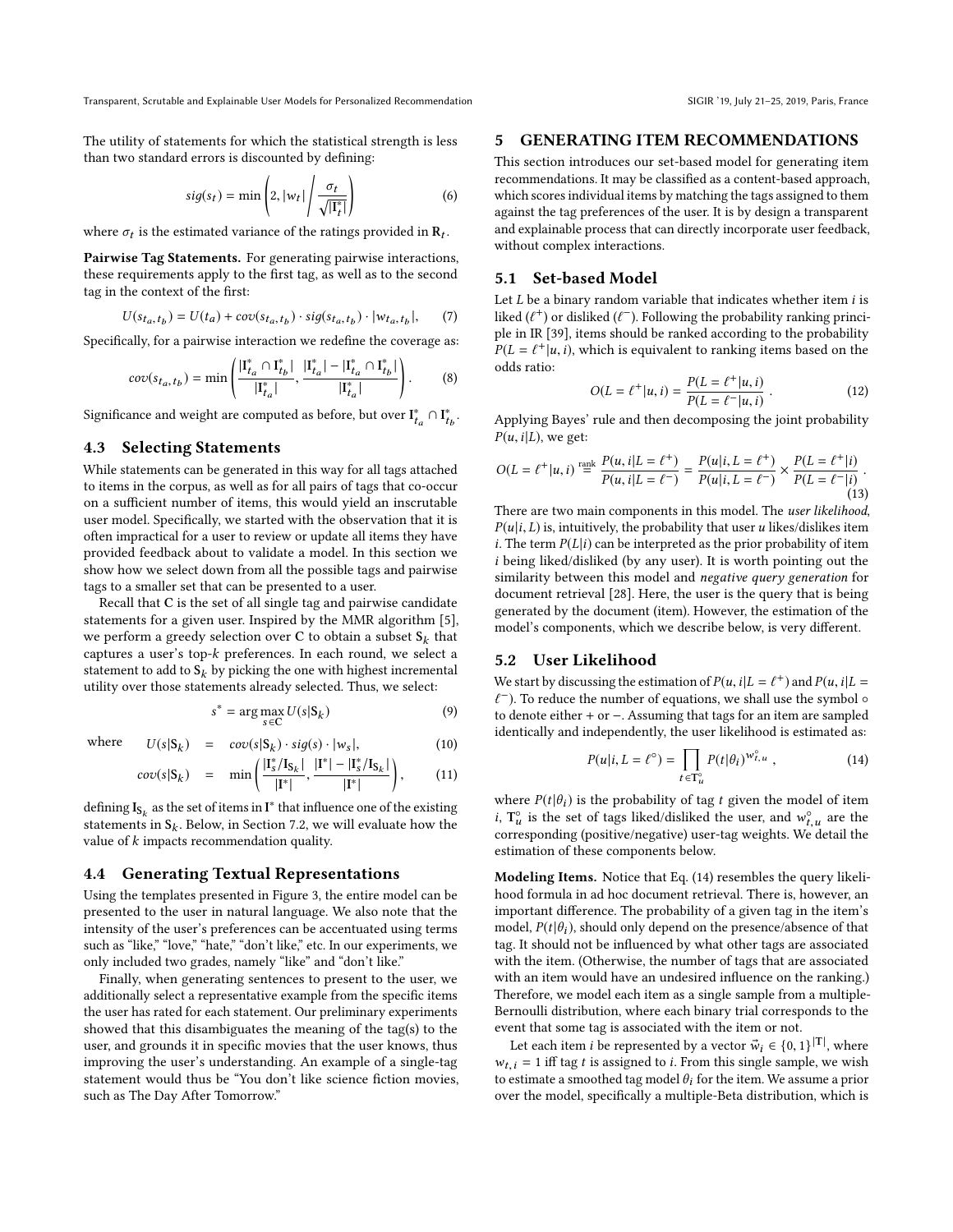the conjugate prior for the multiple-Bernoulli distribution. The probability of a tag given the item's model can then be written as:

<span id="page-5-1"></span>
$$
P(t|\theta_i) = \frac{w_{t,i} + \alpha_t - 1}{\alpha_t + \beta_t - 1},
$$
\n(15)

where  $\alpha_t$  and  $\beta_t$  are parameters of the model. Analogously to how smoothing is applied in language modeling for ad hoc document retrieval [\[32\]](#page-9-40), we set:

<span id="page-5-0"></span>
$$
\alpha_t = \mu \frac{|\mathbf{I}_t|}{|\mathbf{I}|} + 1 \qquad \beta_t = \frac{|\mathbf{I}|}{|\mathbf{I}_t|} + \mu(1 - \frac{|\mathbf{I}_t|}{|\mathbf{I}|}) - 1, \qquad (16)
$$

where I is the set of all items,  $I_t$  is the set of items tagged with  $t$  and  $u$  is the smoothing parameter Plugging Eq. (16) back into t, and  $\mu$  is the smoothing parameter. Plugging Eq. [\(16\)](#page-5-0) back into Eq. [\(15\)](#page-5-1) yields:

$$
P(t|\theta_i) = \frac{w_{t,i} + \mu |I_t|/|I|}{\mu + |I|/|I_t|} \,. \tag{17}
$$

Modeling Users. The other ingredient for the estimation of the user likelihood in Eq. [\(14\)](#page-4-0) is the positive and negative user-tag weights,  $w_{t,u}^+$  and  $w_{t,u}^-$ . Intuitively, these correspond to positive<br>and positive weights in the user model W (of Sect. 3.4). There is and negative weights in the user model  $W$  (cf. Sect. [3.4\)](#page-3-3). There is, however, the requirement of explainability that we also wish to satisfy. Instead of considering all tags for which preference could be inferred, we restrict ourselves to those tags that were selected to describe the user's preferences, i.e., part of the selected statements,  $S_k$ . Recall that statements are generated both for single tags and for pairwise tag introduced for pairwise tags are introduced introduced that for pairwise tag interactions. Pairwise tags, nevertheless, are introduced as pseudo tags with appropriate relative weights (cf. Eq. [\(3\)](#page-3-4)), which means that those can also be treated as simple tags here.

Given the set of top- $k$  user preference statements, we divide tags involved into those liked  $(T^+)$  and disliked  $(T^-)$  by the user:

<span id="page-5-2"></span>
$$
T^{+} = \{t : t \in S_k, w_t > 0\} \qquad T^{-} = \{t : t \in S_k, w_t < 0\}, (18)
$$

where  $w_t$  is the user's preference for tag t according the user model<br>(cf. Sect. 3.4). By definition  $T^+$  and  $T^-$  are mutually exclusive. Then (cf. Sect. [3.4\)](#page-3-3). By definition,  $T^+$  and  $T^-$  are mutually exclusive. Then, the positive and negative user-tag weights are defined as:

$$
w_{t,u}^{+} = \begin{cases} w_t & \text{if } t \in T^+ \\ 0 & \text{otherwise} \end{cases} \qquad w_{t,u}^{-} = \begin{cases} -w_t & \text{if } t \in T^- \\ 0 & \text{otherwise} \end{cases} (19)
$$

We refer to the above formulation as the fully transparent user model. Alternatively, one may use all tags from all candidate statements C to rank items (i.e., replacing  $S_k$  with C in Eq. [\(18\)](#page-5-2)), while verbalizing only the top-k statements to the user. We call this a partially transparent model.

# 5.3 Item Priors

So far, our model is purely content-based. However, it is also possible to leverage the wisdom of the crowds, that is, the rating of other users on a given item. This is achieved by setting:

<span id="page-5-4"></span>
$$
\frac{P(L = \ell^+|i)}{P(L = \ell^-|i)} \propto \frac{n_i^+ + 1}{|U| + 1 - n_i^-},
$$
\n(20)

where  $n_i^+$  and  $n_i^-$  are the number of users who liked and disliked<br>the item <sup>2</sup> nomeatively, and [U] is the total number of users the item, $^2$  $^2$  respectively, and  $|U|$  is the total number of users.

#### 5.4 Final Model

By taking the logarithm of Eq. [\(13\)](#page-4-1), we obtain:

$$
\log O(L = \ell^+ | u, i) \stackrel{\text{rank}}{=} \log P(L = \ell^+ | i) - \log P(L = \ell^- | i) \tag{21} + \log P(u | i, L = \ell^+) - \log P(u | i, L = \ell^-),
$$

where the first two terms are item priors that are independent of the user and the last two terms express the probability of the user liking/disliking the given item. Substituting Eqs. [\(14\)](#page-4-0) and [\(20\)](#page-5-4), we obtain the following final ranking function:

$$
\log O(L = \ell^+ | u, i) \stackrel{\text{rank}}{=} \log(n_i^+ + 1) - \log(|U| + 1 - n_i^-)
$$

$$
+ \sum_{t \in \mathcal{T}^+} w_{t, u}^+ \log P(t | \theta_i)
$$
(22)
$$
- \sum_{t \in \mathcal{T}^-} w_{t, u}^- \log P(t | \theta_i) .
$$

t ∈T−<br>When item priors are used, they may be seen as a collaborative filtering element, making the overall approach a hybrid method. In the absence of item priors, the model is a purely content-based one.

# 6 EXPERIMENTAL SETUP

To assess our model in terms of effectiveness and scrutability, we conduct both a traditional benchmark-style evaluation as well as a user study. We next provide a high level overview of the methodology and describe the evaluation dataset. Following this, we present the experiment design in detail and describe baselines.

#### 6.1 Measurement Approach

Two broad categories of evaluation methodologies are commonly distinguished in the literature for measuring recommendation quality [\[46\]](#page-9-41): (1) rating prediction estimates the rating a user would assign to an item in the collection (often measured in terms of root mean square error) and (2) item recommendation (a.k.a. top-N recommendation), where a small set of items assessed for suitability as user recommendations (typically measured using rank-based metrics, such as precision or NDCG). While rating prediction has traditionally been more popular, it can only be measured with respect to observed ratings in the dataset. In practice, these are biased towards items users like or know [\[29,](#page-9-42) [45\]](#page-9-43). Many real-world scenarios, instead, are concerned with suggesting a few specific items from all items in the catalog, and therefore should instead be modeled as ranking problems  $[2, 12, 46]$  $[2, 12, 46]$  $[2, 12, 46]$  $[2, 12, 46]$  $[2, 12, 46]$ . Accordingly, for a given user  $u$ , the output of the recommendation is a ranked list of the top-N highest scoring items for that user.

#### 6.2 Benchmark Dataset

We employ the MovieLens-20M (ML-20M) dataset, which has been extensively used in recommendation research [\[20\]](#page-9-46). It describes users' movie preferences, expressed as 5-star ratings. The dataset also contains social tags that users have assigned to individual movies. These are typically single words or short phrases whose meaning and purpose is determined by the user. Tag quality is known to be mixed in this collection [\[17,](#page-9-9) [51\]](#page-9-4). Therefore, we filter tags on multiple criteria. Following [\[51\]](#page-9-4), we limit the vocabulary of tags to those that have been applied by at least five different users and to at least two different items. Further, we remove tags deemed inappropriate (e.g., adult content) or of low utility (e.g., "don't remember"). For a given item, we only keep tags that have

<span id="page-5-3"></span><sup>&</sup>lt;sup>2</sup>Here, we use the neutral objective rating (i.e., 0.5) to decide if ratings given to this item in the training dataset correspond to likes or dislikes.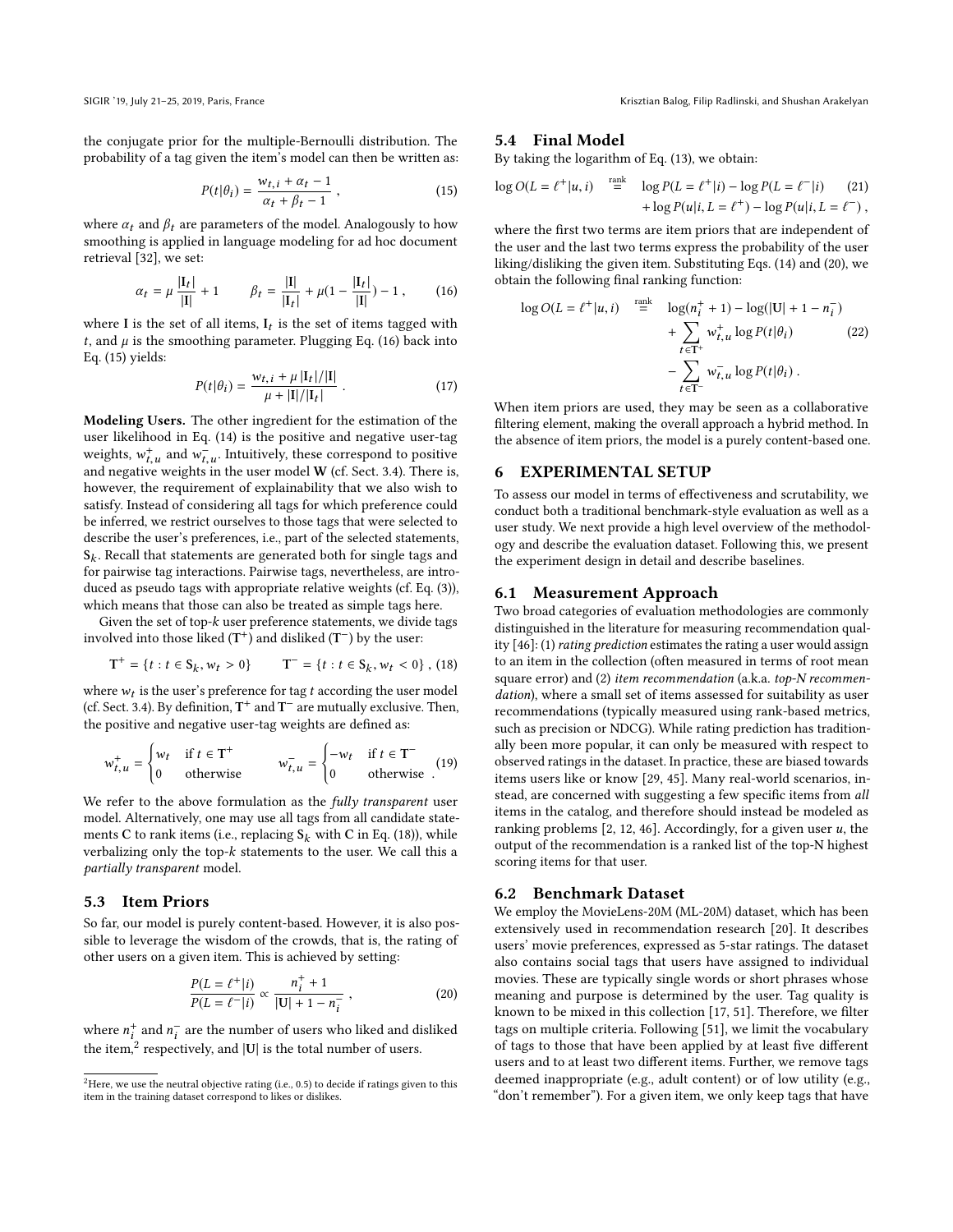<span id="page-6-0"></span>Table 2: Characteristics of the MovieLens-20M dataset.

|                    | #Ratings           |         | $#Users$ #Items #Tags |         |
|--------------------|--------------------|---------|-----------------------|---------|
| Original data      | 20 000 263         | 138 493 | 27 278                | 38 641  |
| Filtered data used | 17 710 309 133 638 |         | 5839                  | 5 5 4 3 |

been assigned by at least two users. Finally, we filter out movies that have fewer than two tags assigned to them. Table [2](#page-6-0) provides descriptive statistics on the original and filtered datasets.

We partition the dataset into train and test sets by randomly selecting 1000 users and sampling 20% of their ratings as test data. All other users and the remaining ratings of our test users constitute the training split. For each user, we generate a ranked list of 100 items. We report standard IR measures: mean average precision (MAP), mean reciprocal rank (MRR), and normalized discounted cumulative gain (NDCG). For measures that operate on binary relevance (MAP and MRR), following [\[26\]](#page-9-47), items rated 4 stars or more are considered relevant. When relevance is graded (NDCG), the gain value is the star-rating minus 2, i.e., a 3-star item receives gain 1 and a 5-star item receives gain 3.

A major challenge in rank-based evaluation is that only some of the items users like are generally known. One evaluation strategy (referred to as the TestRatings methodology in [\[2\]](#page-9-44)) is to only consider items that have been rated by the user in the test set. This, however, "does not test the recommender's ability to identify interesting items from a large pool" [\[15\]](#page-9-48) and thus amounts to solving an easier problem, often considerably overestimating the true performance of a system. Instead, we consider all items rated by any user in the training set a potential candidate (except those already rated by the target user)—known as the TrainingItems methodology in [\[2\]](#page-9-44). Items that have not been rated by the user are all assumed to be non-relevant. As there are many such items, some of which are possibly relevant, this leads to underestimated performance [\[2\]](#page-9-44).

#### 6.3 User Study

We also design a user study to evaluate the transparency and scrutability of our model. Taking place on a crowdsourcing platform (restricted to US-based users), it was performed in two rounds, as illustrated in Figure [4.](#page-6-1) First, a preference elicitation round is conducted, where users are asked to provide ratings on a number of movies. This data serves as input to the set-based model and to the subsequent summary generation. The second round is further subdivided into two steps. In step 2A, users are presented with a summary of their preferences, or more precisely, a number of sentences, which they are asked to inspect (scrutinize). In step 2B, users are given a set of movie recommendations to rate. We provide specific details regarding the data collection process below.

We took a stratified sample of 500 movies from the filtered MovieLens-20M dataset as our item collection. This sample is made up of (i) the top 150 movies by the number of ratings received and (ii) a random movie for each year between 1980 and 2014, and for each of the top 10 most popular genres,<sup>[3](#page-6-2)</sup> that is not already in the top-150 set. For the random movies, we required each to be rated by at least 20 users (to avoid movies too far down in the long tail). We randomly split the set of movies into a preference elicitation set (400 movies) and a candidate set (100 movies).

<span id="page-6-1"></span>

Figure 4: Experimental design for evaluating transparency and scrutability.

## <span id="page-6-3"></span>Table 3: Illustration of scrutability options for a summary preference statement in our user study.

- (1) You like movies that are tagged as 'action', especially those that are tagged as 'sword fight', such as The Princess Bride.
- (2) You like movies that are tagged as 'action', especially those that are tagged as 'sword fight'.
- (3) You like movies that are tagged as 'action', such as The Princess Bride.
- (4) You like movies that are tagged as 'action'.
- (5) You like The Princess Bride.
- (6) None of the above.

In round one, users were asked to rate at least 20 and at most 80 movies, using a three-point rating scale, corresponding to 1-star (dislike), 3-star (neutral), and 5-star (like) ratings on a 5-star scale. To prevent workers from providing random ratings, we also requested them to specify, in a text input field, what they liked/disliked about the given movie. To incentivize workers, they were promised an invitation to a generously-compensated follow-up task (i.e., round two), subject to the quality of their responses. We performed a manual inspection of the text inputs provided, and filtered out users with low-quality responses. In this way, we collected two rounds of responses from 122 users.

Round two was divided into two steps. First, in 2A, users were asked to inspect and provide feedback on the top five summary sentences generated for them using Eq. [\(9\)](#page-4-2). To make user feedback actionable, we start with the complete statement, then remove segments progressively. Participants are asked to inspect the statements in order, and select the first that accurately describes their preferences. We refer to Table [3](#page-6-3) for a specific example. For each option, we interpret the choice by updating the user's model if the option is selected. For instance, if the user were to select the third option in Table [3,](#page-6-3) we would update their user model to set the weight of the pairwise tag (action,sword fight) to zero.

Finally, in 2B, we presented users with personalized movie recommendations to rate (selected from the candidate set). Note that we perform 2A and 2B in a single round to reduce user dropout. We thus need to anticipate possible changes to the user summaries. At the same time, we need to keep the number of items to rate reasonable, to avoid attention fatigue. Therefore, users are presented with 20 movies, pooled from the following sources: two baseline methods (ItemKNN and BPRSLIM), the initial set-based model (i.e., no scrutinization), and the set-based model with different user model variants, based on the anticipated changes. Specifically, for each summary statement and for each scrutability option, we create a corresponding updated model, then generate recommendations using that user model. To form the pool of items to rate, we take the top-5 recommendations of the two baselines and of the initial

<span id="page-6-2"></span><sup>3</sup>These are: action, adventure, documentary, comedy, crime, drama, horror, romance, sci-fi, and thriller.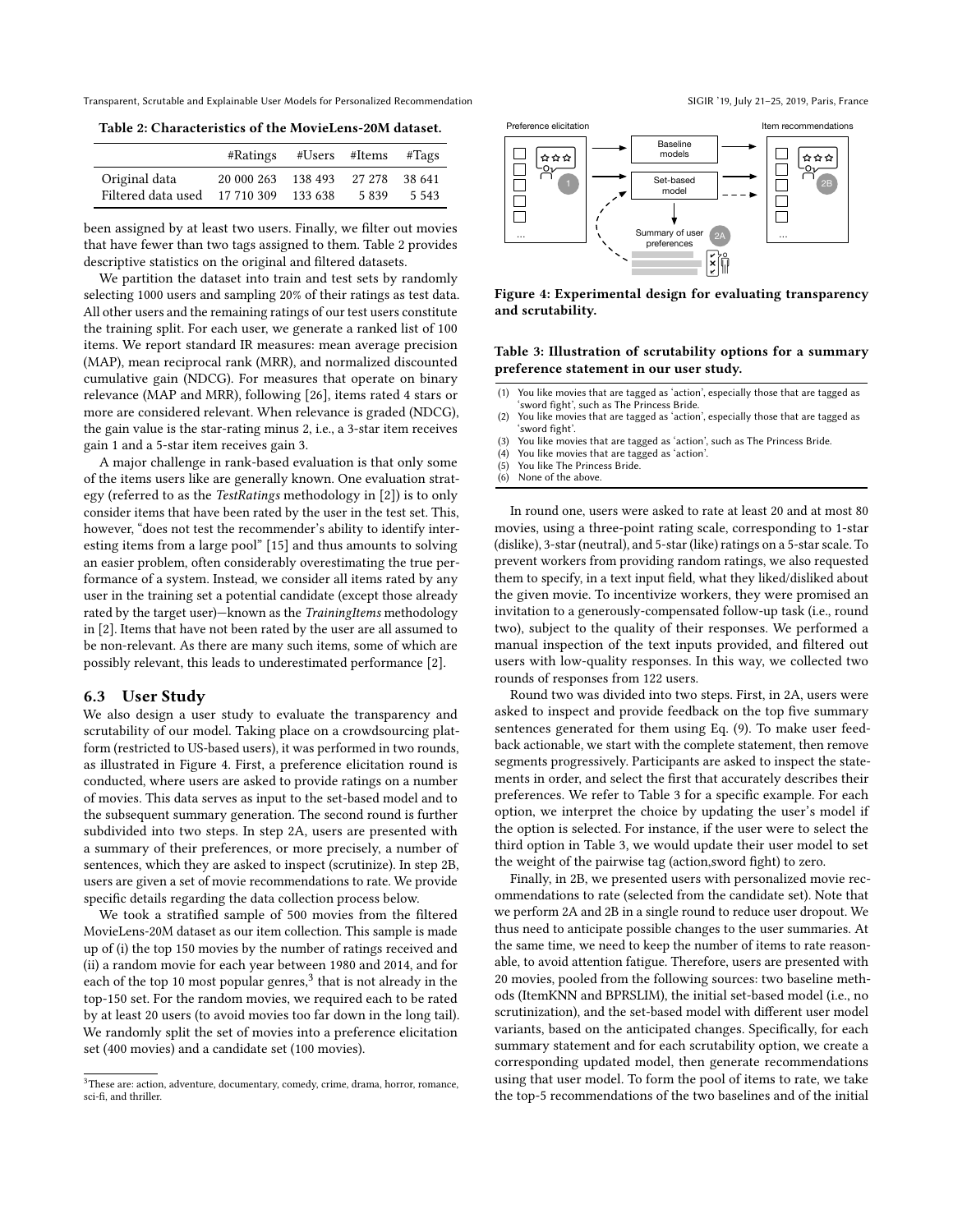<span id="page-7-1"></span>Table 4: Benchmark item recommendation results. %UJ refers to the fraction of unjudged items in the top 10.

| Method                 | MRR   | MAP   | <b>NDCG</b> | %UJ |
|------------------------|-------|-------|-------------|-----|
| MostPopular            | 0.272 | 0.071 | 0.214       | 85% |
| Item-kNN               | 0.360 | 0.129 | 0.341       | 76% |
| <b>BPR-MF</b>          | 0.387 | 0.137 | 0.334       | 80% |
| WR-MF                  | 0.439 | 0.155 | 0.349       | 78% |
| SoftMarginRanking-MF   | 0.275 | 0.082 | 0.240       | 86% |
| WeightedBPR-MF         | 0.265 | 0.073 | 0.207       | 89% |
| <b>BPR-SLIM</b>        | 0.441 | 0.158 | 0.359       | 77% |
| Tags-cosine            | 0.319 | 0.073 | 0.195       | 86% |
| Tags-cosine $+$ priors | 0.351 | 0.094 | 0.245       | 83% |
| Set-based              | 0.308 | 0.081 | 0.228       | 85% |

set-based model, and supplement with items by the sum of reciprocal ranks at which they appear in other user models. Similarly to the benchmark evaluation, when using binary relevance only the liked items are considered relevant. When relevance is graded, neutral (3-star) items have gain of 1, and liked items have gain of 3.

# 6.4 Baselines

We compare against the following collaborative filtering methods, as implemented in the MyMediaLite recommender library [\[16\]](#page-9-49):[4](#page-7-0)

- MostPopular: A simple non-personalized baseline that recommends the most popular items (i.e., those with the most ratings).
- Item-kNN: Item-based k-Nearest Neighbors [\[40\]](#page-9-21), a classical collaborative filtering algorithm that is usually a strong baseline.
- WR-MF: Weighted Regularized Matrix Factorization [\[23,](#page-9-50) [35\]](#page-9-51) is a regularized version of singular value decomposition (SVD). It can be seen as a pointwise regression approach that learns latent factors by minimizing the square-loss.
- BPR-MF: Bayesian Personalized Ranking [\[38\]](#page-9-52) is a matrix factorization model directly optimized for ranking. It is "built on the assumption that a user prefers an item with a positive feedback to an item without an observed feedback" [\[37\]](#page-9-53).
- BPR-SLIM: Sparse Linear Methods (SLIM) [\[34\]](#page-9-54) learn a sparse coefficient matrix for items solely from the user rating profiles by solving a regularized optimization problem. We employ a variant that is optimized for the BPR-Opt criterion [\[38\]](#page-9-52), using Stochastic Gradient Ascent.

All methods use the default configuration settings in MyMediaLite. MostPopular and Item-kNN operate on the original 5-star ratings. For matrix factorization and sparse linear methods, ratings are binarized (corresponding to the problem of learning from binary, positive-only feedback [\[50\]](#page-9-55)). Specifically, ratings scored by 4 stars and above are taken as positive feedback [\[26\]](#page-9-47).

Since our set-based model operates on tags, we also consider a content-based approach, which calculates the similarity between a user's profile vector and an item's tag vector.

• Tags-cosine: Items are scored according to the cosine similarity between the item's tag vector  $\vec{w}_i$  and the user's preference vector  $\vec{w}_u$ . For a given tag t, the user's preference for t is given by:

$$
w_{t,u} = \frac{1}{|\mathbf{I}^*|} \sum_{i \in \mathbf{I}^*_t} (r_i - r_{\mu}) \cdot w_{t,i} , \qquad (23)
$$

SIGIR '19, July 21–25, 2019, Paris, France Camera Krisztian Balog, Filip Radlinski, and Shushan Arakelyan

Table 5: User study item recommendation results.

<span id="page-7-2"></span>

| Method                     | MRR   | MAP                |                    | NDCG@5 NDCG@10     |  |  |
|----------------------------|-------|--------------------|--------------------|--------------------|--|--|
| MostPopular                | 0.882 | 0.515              | 0.721              | 0.628              |  |  |
| Item-kNN                   | 0.479 | 0.245              | 0.452              | 0.364              |  |  |
| <b>BPR-SLIM</b>            | 0.709 | 0.378              | 0.624              | 0.511              |  |  |
| Set-based model            |       |                    |                    |                    |  |  |
| Full transp., no priors    | 0.710 | 0.393              | 0.543              | 0.499              |  |  |
| Full transp., priors       | 0.835 | 0.529              | 0.748              | 0.643              |  |  |
| Partial transp., no priors | 0.748 | $0.516^{\ddagger}$ | $0.663^{\ddagger}$ | $0.648^{\ddagger}$ |  |  |
| Partial transp., priors    | 0.866 | $0.554^{\ddagger}$ | $0.782^{\ddagger}$ | $0.670^{\ddagger}$ |  |  |

where  $r_{\mu}$  is the neutral rating. We also consider another variant with the popularity prior (cf. Eq. [\(20\)](#page-5-4)) incorporated by way of multiplication.

# 7 RESULTS

We now present a detailed analysis of the performance of our approach both in terms of recommendation quality, and the extent to which it satisfies the desirable properties listed in Sect. [4.1.](#page-3-5)

## 7.1 Effectiveness

Our first research question concerns the effectiveness of item recommendations produced by our method. This is evaluated on the benchmark (Benchmark) and user study (UserStudy) datasets.

We start by considering the standard Benchmark dataset and compare against all the baselines; see Table [4.](#page-7-1) We note that popularity is a relatively weak baseline, and the simple tags-cosine approach is reasonably competitive, particularly when movie scores are weighted with a popularity prior. Our set-based approach (also including the prior, and all candidate statements in C) does not perform best, but also does not perform dramatically more poorly than many reasonable baselines.

However, we particularly note that in this dataset, the vast majority of items that contribute to the performance of a model are not rated by users as shown in the %UJ column. This introduces the potential for bias, and the results for all methods must thus be treated as lower bound estimates for algorithm performance.

For the UserStudy, we consider three representative baselines: MostPopular, Item-kNN, and BPR-SLIM. Note that these are trained on the ML-20M collection. We use these to assess four specific variants of our set-based model.

First, we observe that the performance numbers in Table [5](#page-7-2) are generally much higher, as users have rated a much larger fraction of items. In particular, almost all items (%UJ < 3%) in the top 5 positions for all the algorithms were judged by the user study participants. No more than 39% of items in the top 10 positions were unjudged (and %UJ < 25% for any variant of the set-based model). This makes these results much more representative than those in Table [4.](#page-7-1)

As noted earlier, a scrutable model is one that has a limited number of statements, which could be presented to a user (with a possibility to revise/correct them). We consider an algorithm transparent if it only uses such a model, i.e., defined by  $S_k$ , consisting of<br>no more than  $k = 5$  statements. We term partial transparency use no more than  $k = 5$  statements. We term *partial transparency* use of the model C, which, while larger, still selects down for tags and pairs of tags with significant coverage of the user's judged items.

On the UserStudy dataset, the set-based model performs best on three of the metrics, while the most popular model performs best

<span id="page-7-0"></span><sup>4</sup><http://www.mymedialite.net> (version 3.11).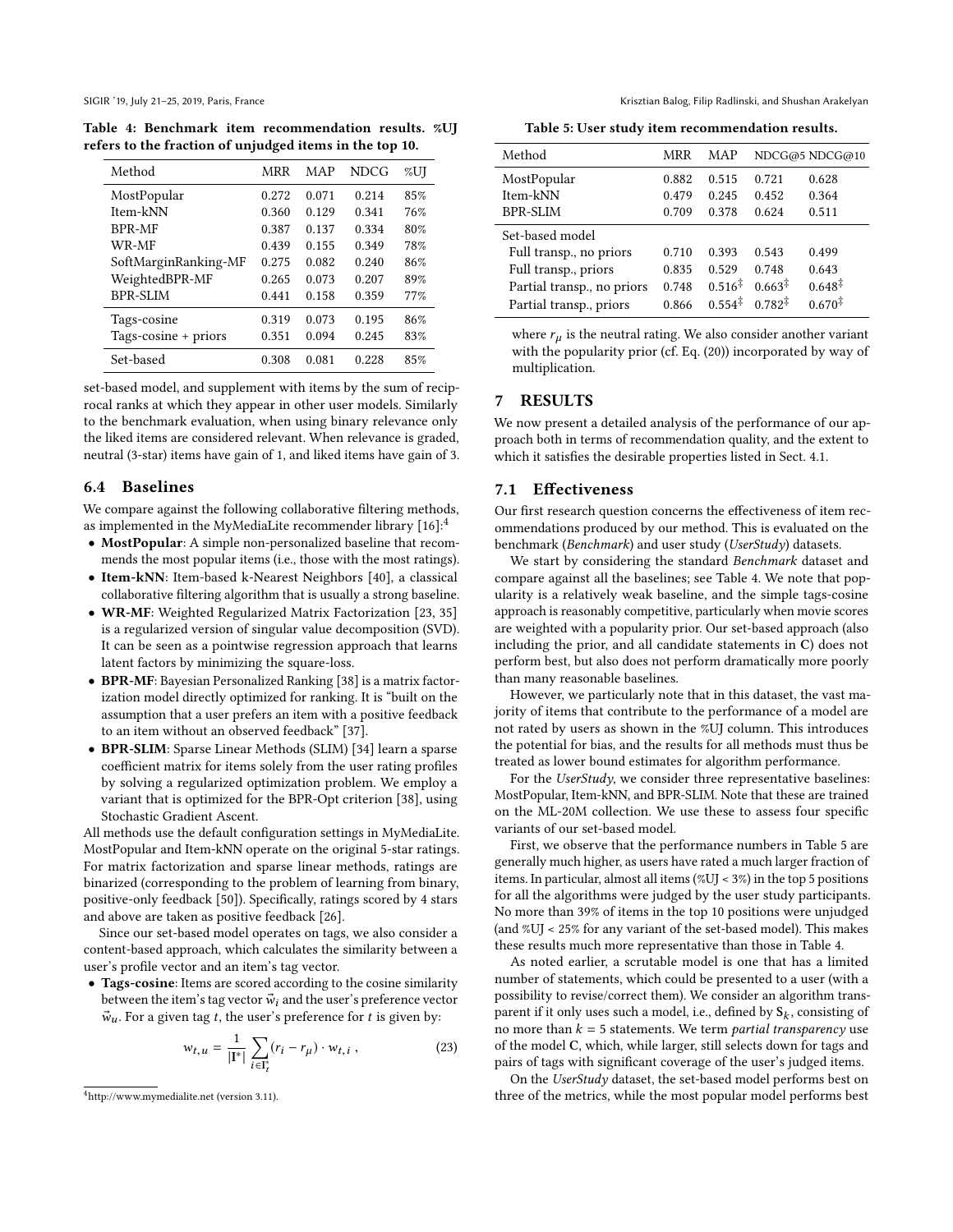<span id="page-8-1"></span>

Figure 5: Recommendation performance as a function of model size. Note the strong effect of popularity.

on MRR. As such, we also see the large role that the popularity prior plays, and the relatively small cost of full transparency. We will consider this effect in more detail next.

#### <span id="page-8-0"></span>7.2 Transparency

Our second research question asks about the effects of providing full transparency as opposed to partial transparency. According to Table [5,](#page-7-2) the relative difference between full and partial transparency is at most 31% without priors and less than 5% when using priors, for any metric. The differences, however, are statistically significant for all metrics except MRR (indicated by ‡, using a two-tailed paired t-test with a p-value threshold of 0.001). Figure [5](#page-8-1) further studies the effect of transparency in detail, by varying the length of the user summary. We see that as the number of statements  $S_k$  in the user model is increased recommendation quality improves. While there model is increased, recommendation quality improves. While there is a substantial improvement as the model size increases from 5 to 15 statements, beyond this the performance increases more slowly. We also clearly see the effect of the popularity prior.

#### 7.3 Scrutability

Finally, our third research question considers scrutability: Given user feedback on the generated summaries, what impact does it have on the recommendations? Are the inferred statements correctly capturing the participant's interests?

Table [6](#page-8-2) shows the distribution of user responses on the generated (top-5) statements. First, we note that, surprisingly, around 19% of two-tag statements and 27% of single-tag statements had the participant disagree with the example belonging to the correct statement. As the example was always rated by the participant, and had the relevant tags, there are two possibilities. Either the participant may disagree with the tag(s) being appropriate for the example. Alternatively, the participant's opinion about the example may have changed between the first and second stages of the user study. As the stages were conducted within a day of each other, we expect that this illustrates the aforementioned data quality concern with tags, where perhaps a significant fraction of tags do not universally represent the movies to which they are attached. Exploring the effect of tag quality is an important direction for understanding where the performance of tag-based algorithms is suboptimal.

Second, we note that only 34% and 57% of participants agree with the entire statements (ignoring the example). This suggests that there is a lot of potential for users to improve their inferred user model in tag-based approaches.

Table [7](#page-8-3) shows the effect of scrutability on recommendation quality. Specifically, Initial shows the performance of the set-based algorithm using the inital model (matching the full transparency results from Table [5\)](#page-7-2). If statements from the fully transparent model

<span id="page-8-2"></span>Table 6: Distribution of responses on the generated user preference statements.

| Statements for tag interactions                | Count | Ratio |  |  |  |
|------------------------------------------------|-------|-------|--|--|--|
| $(1)$ [first] [interaction] [second] [example] | 39    | 27%   |  |  |  |
| $(2)$ [first] [interaction] [second]           | 10    | 7%    |  |  |  |
| $(3)$ [first] [example]                        | 33    | 23%   |  |  |  |
| $(4)$ [first]                                  | 14    | 10%   |  |  |  |
| $(5)$ [example]                                | 44    | 31%   |  |  |  |
| (6) None of the above                          | 3     | 2%    |  |  |  |
| Total                                          | 143   | 100%  |  |  |  |
| Statements for single tags                     |       |       |  |  |  |
| $(1)$ [first] [example]                        | 154   | 37%   |  |  |  |
| $(2)$ [first]                                  | 82    | 20%   |  |  |  |
| $(3)$ [example]                                | 150   | 36%   |  |  |  |
| (4) None of the above                          | 31    | 7%    |  |  |  |
| <b>Total</b>                                   | 417   | 100%  |  |  |  |

<span id="page-8-3"></span>Table 7: Scrutability results for the set-based model. We report on the fully transparent variant  $(k=5)$ .

| Method               |       | MRR MAP |       | NDCG@5 NDCG@10 |
|----------------------|-------|---------|-------|----------------|
| Initial, no priors   | 0.710 | 0.393   | 0.543 | 0.499          |
| Initial, w/ priors   | 0.835 | 0.529   | 0.748 | 0.643          |
| Corrected, no priors | 0.678 | 0.381   | 0.530 | 0.484          |
| Corrected, w/ priors | 0.855 | 0.532   | 0.751 | 0.645          |

with which the participants disagree are removed from the user model, and are replaced with the next candidate statements from C to yield a new full transparent recommendation model consisting of 5 statements, we obtain the performance listed as Corrected. We see that in the set-based model with priors, this improves overall recommendation performance. We therefore conclude that scrutability is in fact being achieved. At the same time, we note that without the popularity prior, the corrected models perform slightly worse than the initial ones. We attribute this to the fact that user feedback is not utilized to its full possible extent. In particular, we are only removing tag preferences when the user did not agree with a statement. It would also be possible to update the weights of tags that belonged to statements with which users agreed. It should be noted that the observed differences between Initial and Corrected are not statistically significant, they should thus be regarded as indicative.

# 8 CONCLUSIONS

The task we set out in this paper is develop recommendation approaches that are more transparent and scrutable. We presented a novel set-based recommendation model, which we showed to return recommendations that are comparable quality to state-ofthe-art recommendation algorithms despite being transparent and explainable. In a user study with very high coverage of rated movies, we demonstrated how the user model can be explicitly scrutinized by users, leading to improved recommendations. We also showed how the size of the model that must be scrutinized can be traded off against recommendation quality.

This study suggests a number of avenues for future work. Beyond questions of tag quality, and non-binary tag weighting for set-based models, we also leave open the question of how best to benefit from inferred preferences that users have scrutinized and agree with.